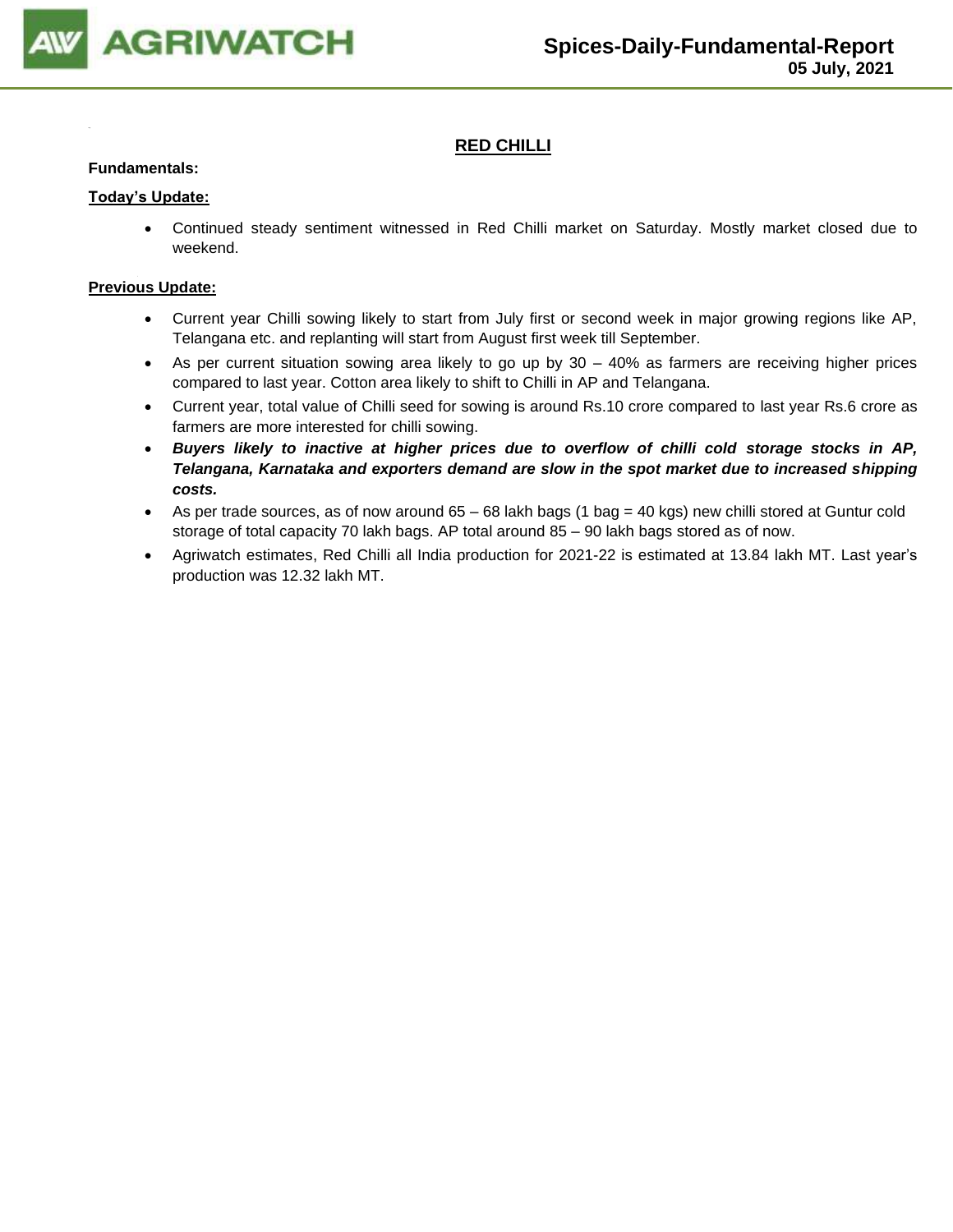

|                       | Red Chilli Spot Market Prices(Loose): (Rs/Qtl) |                             |           |             |           |           |                                                                                                                                                                                                                                      |  |  |
|-----------------------|------------------------------------------------|-----------------------------|-----------|-------------|-----------|-----------|--------------------------------------------------------------------------------------------------------------------------------------------------------------------------------------------------------------------------------------|--|--|
|                       |                                                |                             | 03-Jul-   | 03-Jul-     | 02-Jul-   | 02-Jul-   |                                                                                                                                                                                                                                      |  |  |
| <b>State</b>          | <b>Centre</b>                                  | Grade                       | 21        | 21          | 21        | 21        | Change<br>$\blacksquare$<br>$\blacksquare$<br>$\blacksquare$<br>$\qquad \qquad \blacksquare$<br>$\blacksquare$<br>$\qquad \qquad \blacksquare$<br>$\blacksquare$<br>$\blacksquare$<br>$\qquad \qquad \blacksquare$<br>$\blacksquare$ |  |  |
|                       |                                                |                             | Low       | <b>High</b> | Low       | High      |                                                                                                                                                                                                                                      |  |  |
|                       |                                                | <b>NCDEX Quality</b>        | Closed    | Closed      | 10500     | 11000     |                                                                                                                                                                                                                                      |  |  |
|                       |                                                | <b>LCA 334</b>              | Closed    | Closed      | 11500     | 12300     |                                                                                                                                                                                                                                      |  |  |
|                       |                                                | Teja                        | Closed    | Closed      | 14500     | 15700     |                                                                                                                                                                                                                                      |  |  |
|                       | Guntur                                         | No. 273                     | Closed    | Closed      | 13500     | 14500     |                                                                                                                                                                                                                                      |  |  |
| <b>Andhra Pradesh</b> | <b>Benchmark</b>                               | No. 5                       | Closed    | Closed      | 13500     | 14500     |                                                                                                                                                                                                                                      |  |  |
|                       | market                                         | Fatki                       | Closed    | Closed      | 7000      | 9500      |                                                                                                                                                                                                                                      |  |  |
|                       |                                                | <b>Byadgi</b>               | Closed    | Closed      | 15500     | 16500     |                                                                                                                                                                                                                                      |  |  |
|                       |                                                | <b>US 341</b>               | Closed    | Closed      | 14500     | 15500     |                                                                                                                                                                                                                                      |  |  |
|                       |                                                | Denvor Delux                | Closed    | Closed      | 14000     | 15000     |                                                                                                                                                                                                                                      |  |  |
|                       |                                                | Indam <sub>5</sub>          | Closed    | Closed      | 14000     | 15000     |                                                                                                                                                                                                                                      |  |  |
|                       |                                                | Teja                        | Closed    | Closed      | 13000     | 14500     |                                                                                                                                                                                                                                      |  |  |
|                       |                                                | Wonder Hot                  | Closed    | Closed      | 13500     | 14500     |                                                                                                                                                                                                                                      |  |  |
| Telangana             | Warangal                                       | 341                         | Closed    | Closed      | 10000     | 12000     |                                                                                                                                                                                                                                      |  |  |
|                       |                                                | Denvor Delux                | Closed    | Closed      | 11400     | 12700     |                                                                                                                                                                                                                                      |  |  |
|                       |                                                | Paprika                     | Closed    | Closed      | <b>NA</b> | <b>NA</b> |                                                                                                                                                                                                                                      |  |  |
|                       |                                                | Fatki                       | Closed    | Closed      | 4600      | 7700      |                                                                                                                                                                                                                                      |  |  |
|                       | Khammam                                        | Teja (Cold storage)         | Closed    | Closed      | 14000     | 15200     |                                                                                                                                                                                                                                      |  |  |
|                       |                                                | Teja (Non cold storage)     | Closed    | Closed      | <b>NA</b> | <b>NA</b> |                                                                                                                                                                                                                                      |  |  |
|                       |                                                | No. 12                      | <b>NA</b> | <b>NA</b>   | Closed    | Closed    |                                                                                                                                                                                                                                      |  |  |
|                       |                                                | <b>Indu 2070</b>            | <b>NA</b> | <b>NA</b>   | Closed    | Closed    |                                                                                                                                                                                                                                      |  |  |
| <b>Madhya Pradesh</b> | <b>Bedia</b>                                   | Fatki                       | 7000      | 7500        | Closed    | Closed    | $\blacksquare$<br>$\blacksquare$<br>$\qquad \qquad \blacksquare$<br>$\blacksquare$<br>$\blacksquare$<br>$\blacksquare$<br>$\blacksquare$<br>$\qquad \qquad \blacksquare$<br>$\blacksquare$                                           |  |  |
|                       |                                                | Jhankar                     | 13500     | 14500       | Closed    | Closed    |                                                                                                                                                                                                                                      |  |  |
|                       |                                                | Ganesh                      | <b>NA</b> | <b>NA</b>   | Closed    | Closed    |                                                                                                                                                                                                                                      |  |  |
|                       |                                                | Teja(Khamam)                | Closed    | Closed      | 17500     | 17500     |                                                                                                                                                                                                                                      |  |  |
|                       |                                                | M.P. MacoTeja               | Closed    | Closed      | <b>NA</b> | <b>NA</b> |                                                                                                                                                                                                                                      |  |  |
|                       |                                                | Pala 12                     | Closed    | Closed      | <b>NA</b> | <b>NA</b> |                                                                                                                                                                                                                                      |  |  |
| Delhi                 | <b>New Delhi</b>                               | <b>LCA 334</b>              | Closed    | Closed      | <b>NA</b> | <b>NA</b> |                                                                                                                                                                                                                                      |  |  |
|                       |                                                | Fatki                       | Closed    | Closed      | <b>NA</b> | <b>NA</b> |                                                                                                                                                                                                                                      |  |  |
|                       |                                                | Packing                     | Closed    | Closed      | <b>NA</b> | <b>NA</b> |                                                                                                                                                                                                                                      |  |  |
|                       |                                                | Dabbi                       | <b>NA</b> | <b>NA</b>   | <b>NA</b> | NA        |                                                                                                                                                                                                                                      |  |  |
|                       |                                                | Guntur                      | <b>NA</b> | <b>NA</b>   | <b>NA</b> | <b>NA</b> |                                                                                                                                                                                                                                      |  |  |
|                       |                                                | Kaddi                       | <b>NA</b> | <b>NA</b>   | <b>NA</b> | <b>NA</b> |                                                                                                                                                                                                                                      |  |  |
|                       |                                                | Dabbi Dlx Local             | <b>NA</b> | <b>NA</b>   | <b>NA</b> | <b>NA</b> |                                                                                                                                                                                                                                      |  |  |
|                       |                                                | Dabbi Medium Best (Local)   | NА        | NA          | <b>NA</b> | <b>NA</b> |                                                                                                                                                                                                                                      |  |  |
| Karnataka             | <b>Byadgi</b>                                  | Dabbi Best (Bellary)        | <b>NA</b> | <b>NA</b>   | <b>NA</b> | <b>NA</b> |                                                                                                                                                                                                                                      |  |  |
|                       |                                                | <b>KDL Deluxe (Local)</b>   | NA        | NA          | <b>NA</b> | <b>NA</b> |                                                                                                                                                                                                                                      |  |  |
|                       |                                                | <b>KDL Deluxe (Bellary)</b> | NA        | NA          | <b>NA</b> | <b>NA</b> |                                                                                                                                                                                                                                      |  |  |
|                       |                                                | KDL Best(Local)             | NA        | NA          | <b>NA</b> | NA        |                                                                                                                                                                                                                                      |  |  |
|                       |                                                | <b>KDL Best(Bellary)</b>    | <b>NA</b> | <b>NA</b>   | <b>NA</b> | <b>NA</b> |                                                                                                                                                                                                                                      |  |  |
|                       |                                                | <b>KDL Medium</b>           | NA        | <b>NA</b>   | <b>NA</b> | NA        |                                                                                                                                                                                                                                      |  |  |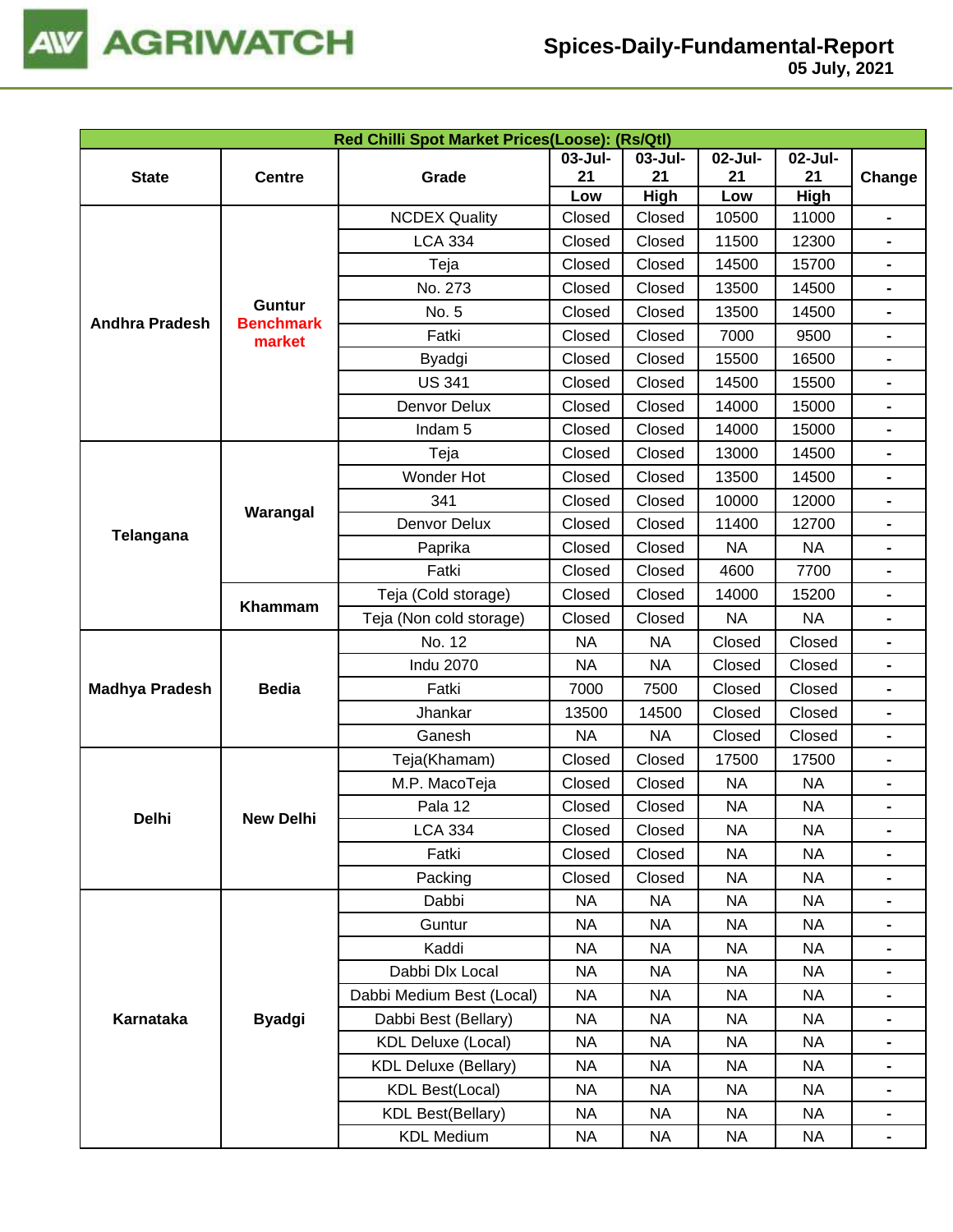

## **Spices-Daily-Fundamental-Report**

|                                                                  |               | Denvor Deluxe                 | <b>NA</b> | NA<br><b>NA</b><br><b>NA</b> |           |           |        |  |  |
|------------------------------------------------------------------|---------------|-------------------------------|-----------|------------------------------|-----------|-----------|--------|--|--|
|                                                                  |               | 2043                          | NA.       | NA                           | NA        | <b>NA</b> |        |  |  |
|                                                                  |               | 5531                          | NA.       | NA.                          | NA.       | NA.       |        |  |  |
|                                                                  |               | C <sub>5</sub>                | <b>NA</b> | NA                           | <b>NA</b> | NA        |        |  |  |
|                                                                  |               | <b>KDL Fatki</b>              | <b>NA</b> | NA                           | <b>NA</b> | <b>NA</b> |        |  |  |
|                                                                  |               | Seed Fatki                    | NA.       | NA                           | <b>NA</b> | NA.       |        |  |  |
| Arrivals & Off-take in bags (1 bag = 45 Kg), (1 bag = $38Kgs$ )* |               |                               |           |                              |           |           |        |  |  |
|                                                                  |               |                               |           |                              |           |           |        |  |  |
| <b>State</b>                                                     | <b>Centre</b> | <b>Parameter</b>              | 03-Jul-21 |                              | 02-Jul-21 |           | Change |  |  |
|                                                                  |               | Arrivals                      |           | Closed                       |           | 50000     |        |  |  |
| Andhra Pradesh                                                   | Guntur        | Off-take                      |           | Closed                       |           | 25000     |        |  |  |
|                                                                  | Warangal      | Arrivals                      |           | Closed                       |           | 1200      |        |  |  |
| Telangana                                                        |               | Arrivals (Cold storage) *     |           | Closed                       |           | 2000      |        |  |  |
|                                                                  | Khammam       | Arrivals (Non cold storage) * |           | Closed                       |           | <b>NA</b> |        |  |  |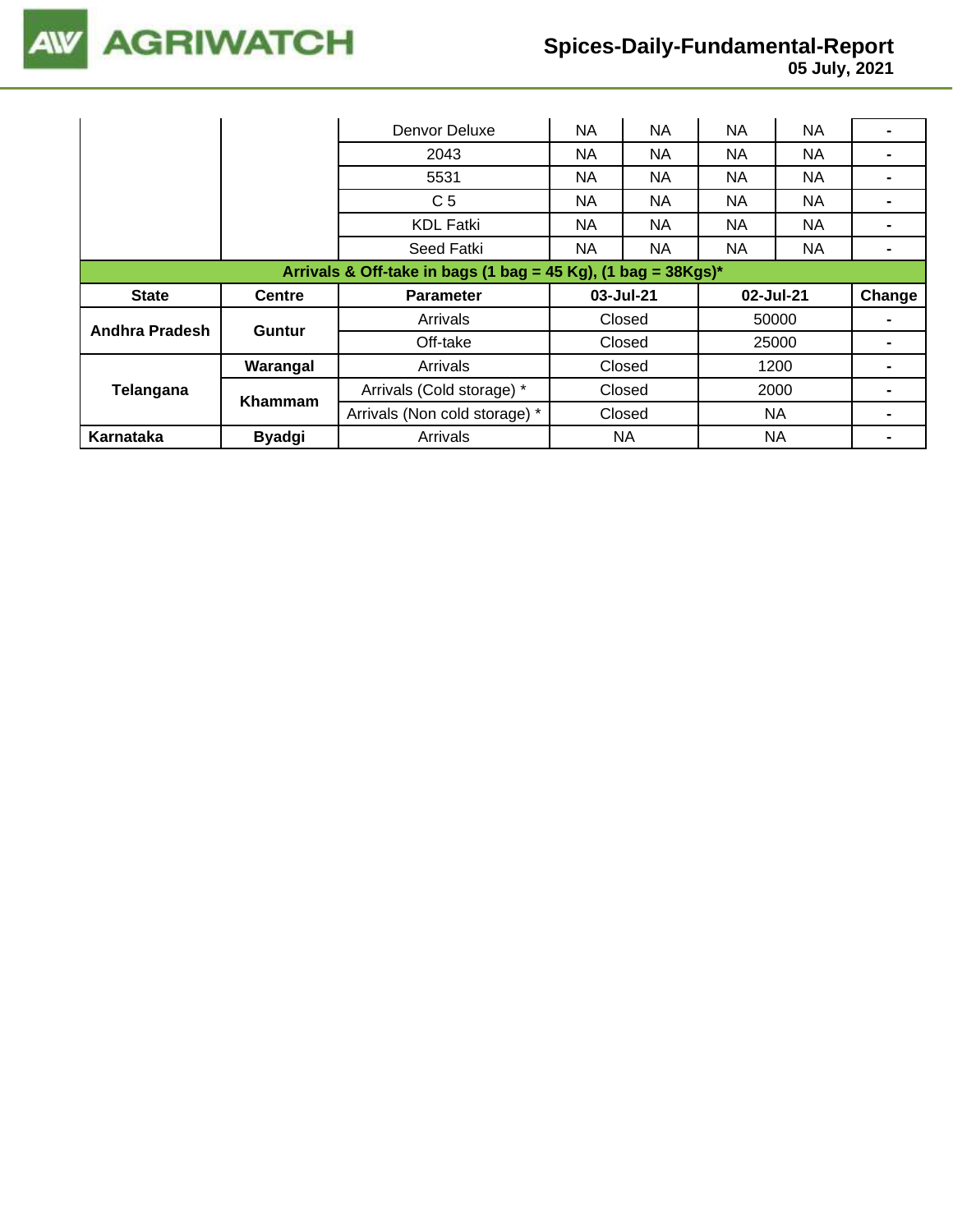

#### **TURMERIC**

#### **Fundamentals: Today's Update:**

• Steady sentiment witnessed in the Turmeric spot market on Saturday. Mostly market closed due to weekend.

- Turmeric sowing in Maharashtra and Telangana slowly started, till now 25 to 30% sowing completed last year it was  $40 - 45%$ .
- As per trade information, current year in Maharashtra Turmeric sowing area may go down by 5 10% in Sangli growing regions as other competitive crop like Soyabean, Paddy, Sugarcane prices are higher and short duration crop compared to Turmeric. However, all India actual sowing scenario will come after 20 - 25 days.
- For the 2021-22 marketing period, Agriwatch expected 0.62 lakh MT ending stocks (with increasing exports and domestic consumption), which is lower than 0.98 lakh MT from last year, likely to support prices from the current level.

|                       | <b>Turmeric Spot Market Prices (Loose): (Rs/Qtl)</b> |                                 |           |           |                                                                                                                                                         |  |  |  |  |
|-----------------------|------------------------------------------------------|---------------------------------|-----------|-----------|---------------------------------------------------------------------------------------------------------------------------------------------------------|--|--|--|--|
| <b>State</b>          | <b>Centre</b>                                        | Grade                           | 03-Jul-21 | 02-Jul-21 | Change                                                                                                                                                  |  |  |  |  |
|                       |                                                      | Nizam quality                   | Closed    | 7600      |                                                                                                                                                         |  |  |  |  |
|                       | <b>Nizamabad</b>                                     | Double polish finger            | Closed    | 8500      | $\blacksquare$                                                                                                                                          |  |  |  |  |
| Telangana             | <b>Benchmark market</b>                              | Gattah (unpolished)             | Closed    | 6800      |                                                                                                                                                         |  |  |  |  |
|                       |                                                      | Gattah (double polished)        | Closed    | 7900      |                                                                                                                                                         |  |  |  |  |
|                       |                                                      | Finger                          | Closed    | 6600      | $\blacksquare$                                                                                                                                          |  |  |  |  |
|                       | Warangal                                             | Round                           | Closed    | 6240      | $\blacksquare$                                                                                                                                          |  |  |  |  |
|                       |                                                      | Finger                          | Closed    | 8100      |                                                                                                                                                         |  |  |  |  |
|                       | <b>Erode</b>                                         | Gattah                          | Closed    | 7400      |                                                                                                                                                         |  |  |  |  |
|                       |                                                      | Sellem                          | Closed    | 8500      |                                                                                                                                                         |  |  |  |  |
| <b>Tamil Nadu</b>     | Coimbatore                                           | <b>Bulb</b>                     | <b>NA</b> | 8200      |                                                                                                                                                         |  |  |  |  |
|                       |                                                      | Finger                          | <b>NA</b> | 8600      | <b>Unch</b><br>$\qquad \qquad \blacksquare$<br>$\blacksquare$<br><b>Unch</b><br><b>Unch</b><br><b>Unch</b><br><b>Unch</b><br><b>Unch</b><br><b>Unch</b> |  |  |  |  |
|                       | <b>Salem</b>                                         | <b>Bulb</b>                     | <b>NA</b> | <b>NA</b> |                                                                                                                                                         |  |  |  |  |
|                       |                                                      | Finger                          | 7030      | 7030      |                                                                                                                                                         |  |  |  |  |
|                       |                                                      | <b>Bulb</b>                     | Closed    | 5800      |                                                                                                                                                         |  |  |  |  |
| <b>Andhra Pradesh</b> |                                                      | <b>Bilty</b>                    | Closed    | 6322      |                                                                                                                                                         |  |  |  |  |
|                       | <b>Duggirala</b>                                     | Finger                          | Closed    | 5800      |                                                                                                                                                         |  |  |  |  |
|                       |                                                      | <b>Bilty</b>                    | Closed    | 6322      |                                                                                                                                                         |  |  |  |  |
|                       |                                                      | Rajpuri/Salem Finger            | Closed    | 12100     |                                                                                                                                                         |  |  |  |  |
|                       | Sangli                                               | Rajpuri Medium                  | Closed    | 8500      |                                                                                                                                                         |  |  |  |  |
|                       |                                                      | DesiKadappa                     | Closed    | 7100      |                                                                                                                                                         |  |  |  |  |
|                       |                                                      | Salem Powder                    | Closed    | <b>NR</b> |                                                                                                                                                         |  |  |  |  |
|                       |                                                      | Mini Salem                      | Closed    | <b>NR</b> |                                                                                                                                                         |  |  |  |  |
| <b>Maharashtra</b>    | <b>Basmat</b>                                        | Super Salem                     | Closed    | <b>NR</b> |                                                                                                                                                         |  |  |  |  |
|                       |                                                      | <b>Gattah Powder</b>            | Closed    | <b>NR</b> |                                                                                                                                                         |  |  |  |  |
|                       |                                                      | <b>Gattah Premium</b>           | Closed    | <b>NR</b> |                                                                                                                                                         |  |  |  |  |
|                       |                                                      | <b>Turmeric Finger Polished</b> | 7000      | 7000      |                                                                                                                                                         |  |  |  |  |
|                       | <b>Nanded</b>                                        | <b>Turmeric Bulb Polished</b>   | 6200      | 6200      |                                                                                                                                                         |  |  |  |  |
|                       |                                                      | <b>Turmeric Mix</b>             | 6500      | 6500      |                                                                                                                                                         |  |  |  |  |
|                       |                                                      | Gattah                          | 8600      | 8600      |                                                                                                                                                         |  |  |  |  |
|                       |                                                      | Mini Salem                      | 9500      | 9500      |                                                                                                                                                         |  |  |  |  |
| <b>Delhi</b>          | <b>Delhi</b>                                         | <b>Finger Single Polished</b>   | 8600      | 8600      |                                                                                                                                                         |  |  |  |  |
|                       |                                                      | <b>Finger Double Polished</b>   | 9500      | 9500      | <b>Unch</b>                                                                                                                                             |  |  |  |  |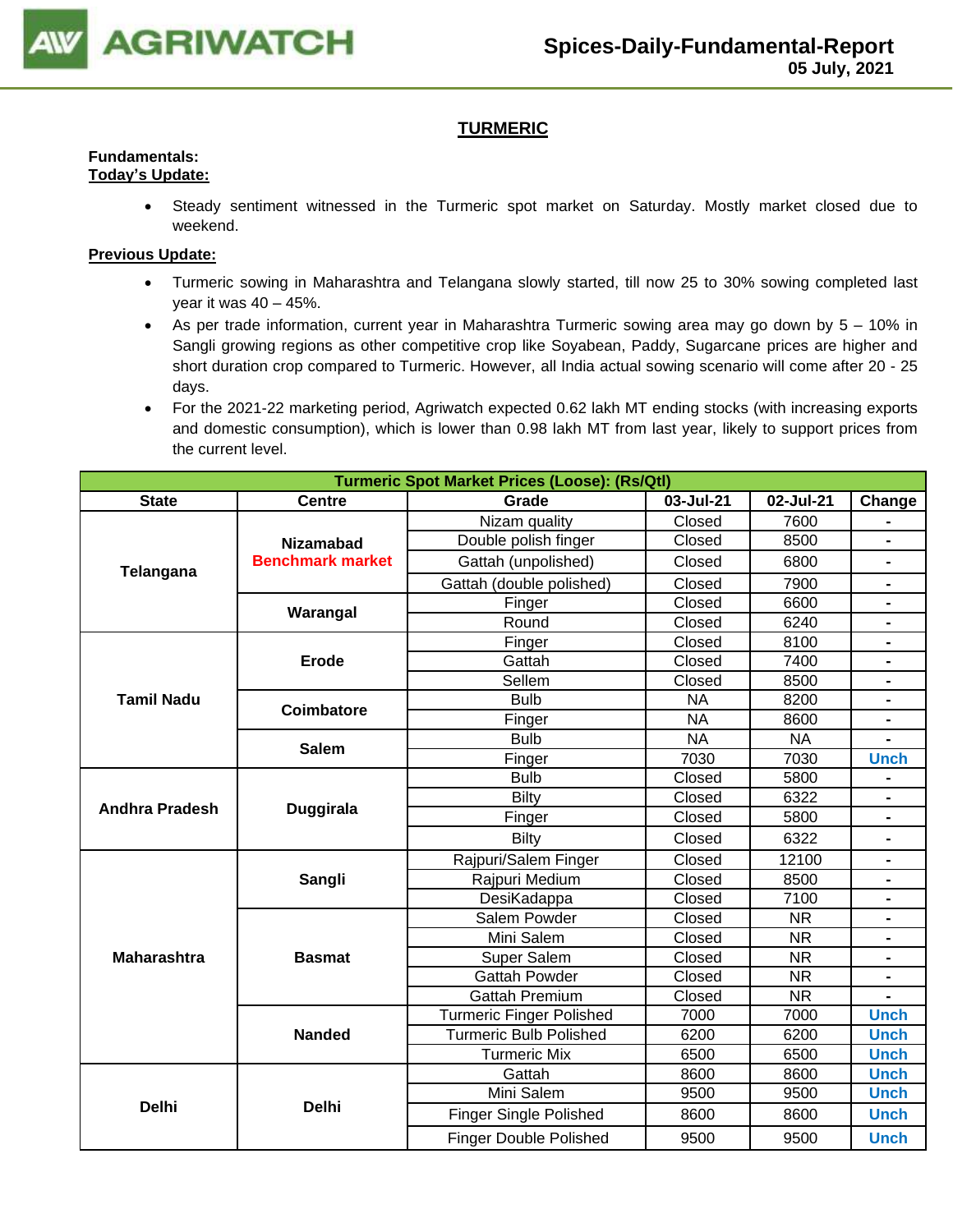

# **Spices-Daily-Fundamental-Report**

 **05 July, 2021**

| <b>State</b>          | Arrival & Off-take in bags $*(1 \text{ bag} = 75 \text{ Kg}),\#(1 \text{ bag} = 60 \text{ Kg})$ |                  |           |           |                |  |  |  |
|-----------------------|-------------------------------------------------------------------------------------------------|------------------|-----------|-----------|----------------|--|--|--|
|                       | <b>Centre</b>                                                                                   | <b>Parameter</b> | 03-Jul-21 | 02-Jul-21 | Change         |  |  |  |
|                       | <b>Nizamabad</b>                                                                                | Arrival          | Closed    | 3500      | $\blacksquare$ |  |  |  |
| Telangana             |                                                                                                 | Off-take         | Closed    | 3500      |                |  |  |  |
|                       | Warangal                                                                                        | Arrival          | Closed    | 400       |                |  |  |  |
|                       | Erode                                                                                           | <b>Arrival</b>   | Closed    | 4000      |                |  |  |  |
| Tamil Nadu            |                                                                                                 | Off-take         | Closed    | 4000      |                |  |  |  |
|                       | Coimbatore                                                                                      | Arrival          | NA.       | 7         | $\blacksquare$ |  |  |  |
|                       | <b>Salem</b>                                                                                    | Arrival*         | 0.1       | 0.1       | <b>Unch</b>    |  |  |  |
| <b>Andhra Pradesh</b> | <b>Duggirala</b>                                                                                | Arrival*         | Closed    | 300       | $\blacksquare$ |  |  |  |
|                       | Sangli                                                                                          | Arrival#         | Closed    | <b>NA</b> |                |  |  |  |
| <b>Maharashtra</b>    | <b>Basmat</b>                                                                                   | Arrival*         | Closed    | NR.       | $\blacksquare$ |  |  |  |
|                       | <b>Nanded</b>                                                                                   | <b>Arrival</b>   | 2500      | 2500      | <b>Unch</b>    |  |  |  |
| <b>Arrival * Qtl</b>  |                                                                                                 |                  |           |           |                |  |  |  |

#### **NCDEX-FUTURES MARKET**

| Turmeric <b>\</b> |                          |       |       |       |              |                          |             |       |           |
|-------------------|--------------------------|-------|-------|-------|--------------|--------------------------|-------------|-------|-----------|
| <b>Contract</b>   | +/-\$                    | Open  | High  | LOW   | <b>Close</b> | <b>Volume</b>            | Vol. Change | Οl    | OI Change |
| July-21           | $\sim$ $\sim$            | $- -$ | $- -$ | $- -$ | $- -$        | $- -$                    | --          | $- -$ | $- -$     |
| <b>Aug-21</b>     | $\overline{\phantom{a}}$ | $- -$ | $- -$ | --    | $- -$        | $\overline{\phantom{a}}$ | $- -$       | $- -$ | $- -$     |
| Sep-21            | $\sim$ $\sim$            | $- -$ | $- -$ | $- -$ | $- -$        | $- -$                    | $- -$       | $- -$ | $- -$     |

| <b>Spread</b> | Julv-21                  | Aug-21                   | Sep-21                   |
|---------------|--------------------------|--------------------------|--------------------------|
| <b>Basis</b>  | $\overline{\phantom{a}}$ | $\sim$ $\sim$            | $\overline{\phantom{a}}$ |
| July-21       | $\sim$ $\sim$            | $\overline{\phantom{a}}$ | $\overline{\phantom{a}}$ |
| Aug-21        | $- -$                    | $- -$                    | $- -$                    |

NB: Spot prices used for spread calculation is the basis Nizamabad for Nizam grade. Basis = Spot prices– Near month futures.

#### **NCDEX- STOCK POSITION**

| <b>Stocks</b>                                  | <b>Demat</b> | <b>In-Process</b> | Total         |
|------------------------------------------------|--------------|-------------------|---------------|
|                                                | 02.07.2021   | 02.07.2021        | 02.07.2021    |
| Sangli                                         | 2051         |                   | 2051          |
| <b>Erode</b>                                   | $- -$        | $- -$             | $\sim$ $\sim$ |
| <b>Nizamabad</b>                               | 1316         |                   | 1316          |
| Warangal                                       | $- -$        | $- -$             | $- -$         |
| $\mathbf{A}$ and $\mathbf{A}$ and $\mathbf{A}$ |              |                   |               |

(**Quantity in MT)**

#### **NCDEX Turmeric EED Wise Stock Position (Qty in MT) on 28th June, 2021**

| <b>EED</b>   | Sangli (Desi<br>Cuddapah) | <b>Sangli</b><br>(Rajapore) | . .<br><b>Nizamabad</b> | <b>Nizamabad</b><br>(Farmer Polished) | <b>Basmat</b><br>(Salem) | <b>Total</b> |
|--------------|---------------------------|-----------------------------|-------------------------|---------------------------------------|--------------------------|--------------|
| 10-Aug-21    | $\sim$ $\sim$             | 696                         | 0                       | $\overline{\phantom{a}}$              | $- -$                    | 696          |
| 10-Sep-21    | $- -$                     | 317                         | 120                     | $\sim$ $\sim$                         | $- -$                    | 437          |
| 10-Oct-21    | $- -$                     | 238                         | 779                     | $\sim$ $\sim$                         | $- -$                    | 1017         |
| 10-Nov-21    | $\sim$ $\sim$             | 902                         | 190                     | $\overline{\phantom{a}}$              | $\overline{\phantom{a}}$ | 1092         |
| 10-Dec-21    | $-$                       | 169                         | 166                     | $\overline{\phantom{a}}$              | $\overline{\phantom{a}}$ | 335          |
| $10$ -Jan-22 | $\sim$ $\sim$             | $- -$                       | 60                      | $\overline{\phantom{a}}$              | $- -$                    | 60           |
| <b>Total</b> | $- -$                     | 2322                        | 1315                    | $\overline{\phantom{a}}$              | $\overline{\phantom{a}}$ | 3637         |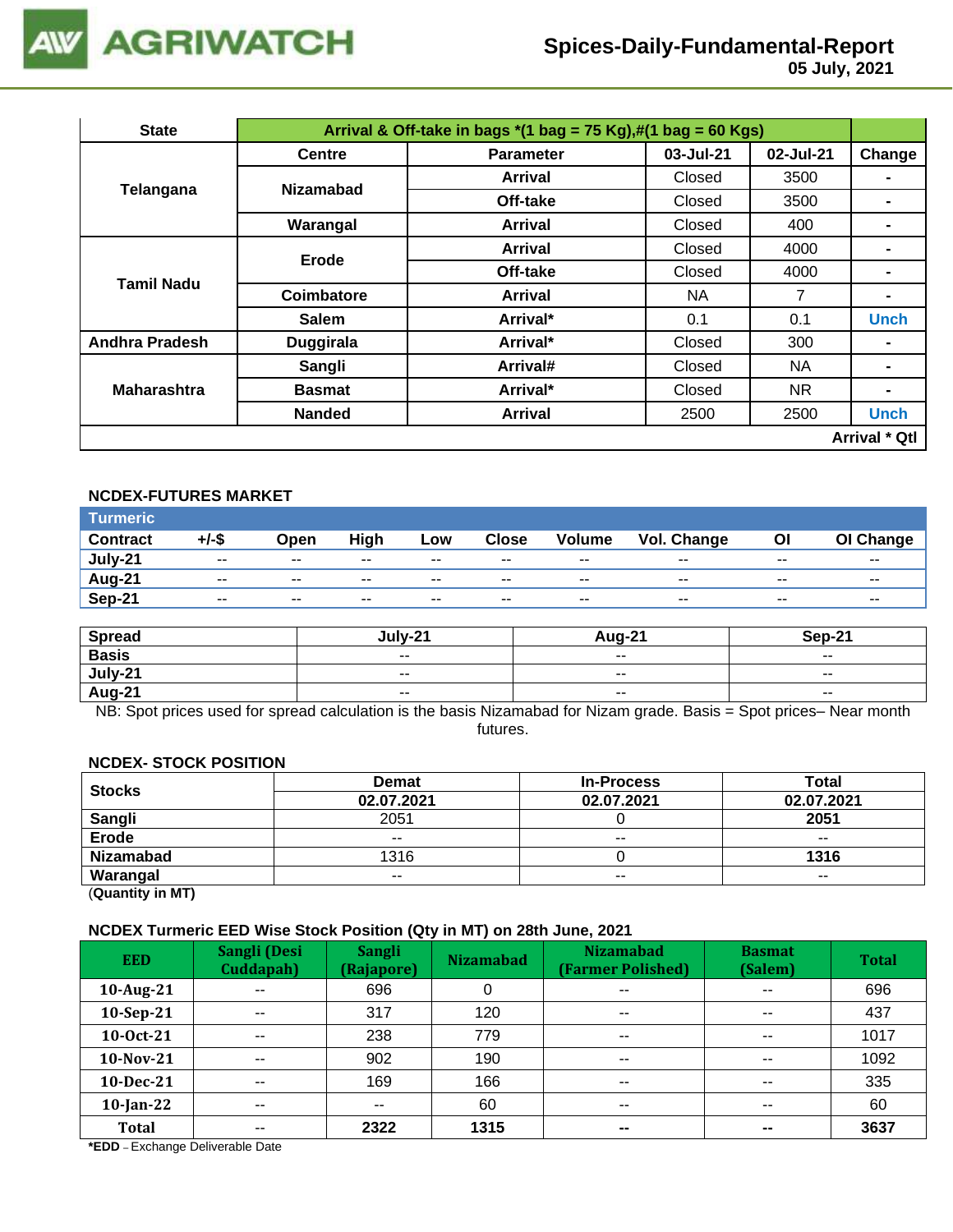

#### **BLACK PEPPER**

### **Fundamentals:**

#### **Today's Update:**

- Steady sentiment witnessed in the Black pepper market on Saturday.
- Continuous supply in the spot market pressurizes the prices at higher levels.
- As of 03rd July, new pepper 500 G/L traded at Rs.38,900/-qtl, steady from the previous day.
- Vietnam Pepper prices, decreased slightly by 500 VND/kg in some localities. As noted, the purchase price currently fluctuates in the range of 73,500 - 76,500 VND/kg. Specifically, a reduction of 500 VND/kg in two provinces of Dong Nai and Gia Lai, with a recorded price of 73,500 VND/kg. The remaining local did not see any new changes compared to yesterday, maintain the purchase of pepper in the range of 74,500 - 76,500 VND/kg.

- Pepper prices on the international market in May recorded an uptrend in most markets. In which, the price of black pepper in India increased by 8% (equivalent to 423 USD/ton), Brazil and Malaysia also increased by 50 - 320 USD/ton compared to the previous month. The price of Vietnamese black pepper at 500g/l increased by 11% (US\$400/ton) to US\$3,995/ton. Meanwhile, pepper prices in Brazil and Indonesia increased by 1.9% and 2.7% respectively compared to the end of May, reaching \$4,000/ton and \$3,983/ton. Particularly, the price of black pepper in India decreased by 1%, reaching 5,664 USD/ton.
- The decrease in supply in Vietnam is the main reason for pushing up world pepper prices in recent years and the price level is currently at the highest level since the end of 2017 until now.
- Vietnamese government has asked farmers not to expand the pepper crop to avoid oversupply in the market. Currently, Vietnam pepper prices moving in the range of 71,000 - 74,500 VND/kg compared to last year same period 49,500 - 51,000 VND/kg.
- Currently, the COVID-19 epidemic and extreme weather conditions have made pepper production in many countries difficult.
- In Malaysia, pepper farmers are now almost unable to harvest and sell their products to the market, even though it is the main time, due to the complicated harvest developments of the pandemic. In Brazil, pepper production is forecast to decline sharply in 2021 as the country is likely to face a severe drought from June to September. This is forecast to be the worst drought in 91 years.
- Current year, from 1st January 2021 to 23rd June 2021, Black pepper supply up by 18.57% due to increased production current year.
- As per trade information, Sri Lankan pepper production will increase by 25% in 2021 to 25,000 tons. Meanwhile, Sri Lanka's domestic pepper consumption is reported at only 12,000 tons. Therefore, the possibility of a large amount of Sri Lankan pepper imported into India is very high and put cap on prices.
- As per trade information, the amount of Sri Lankan pepper entered the domestic market from January to April 2021 was 4,000 tons, the highest level recorded in the past three years.
- According to the International Pepper Organization (IPC), Vietnam's 2021 pepper harvest will reach 180,000 MT, down 40,000 tons compared to the previous forecast, and 60,000 tons lower (down 25%) compared to with the 2020 harvest.
- Vietnam pepper exports decreased by 15.6% in volume over the same period in 2020, reaching 124,000 tons, from January to May. The average export price reaching 3,127 USD/ton, up 48.2% over the same period in 2020.
- According to International Pepper Organization (IPC), in 2021, global pepper production is expected to reach 555 thousand tons, down 21 thousand tons compared to 2020 (576 thousand tons).
- Global pepper exports in 2020 recorded a slight increase of 2% at 481 thousand tons. The top three exporters are Vietnam, Brazil and Indonesia with a total market share of 89%.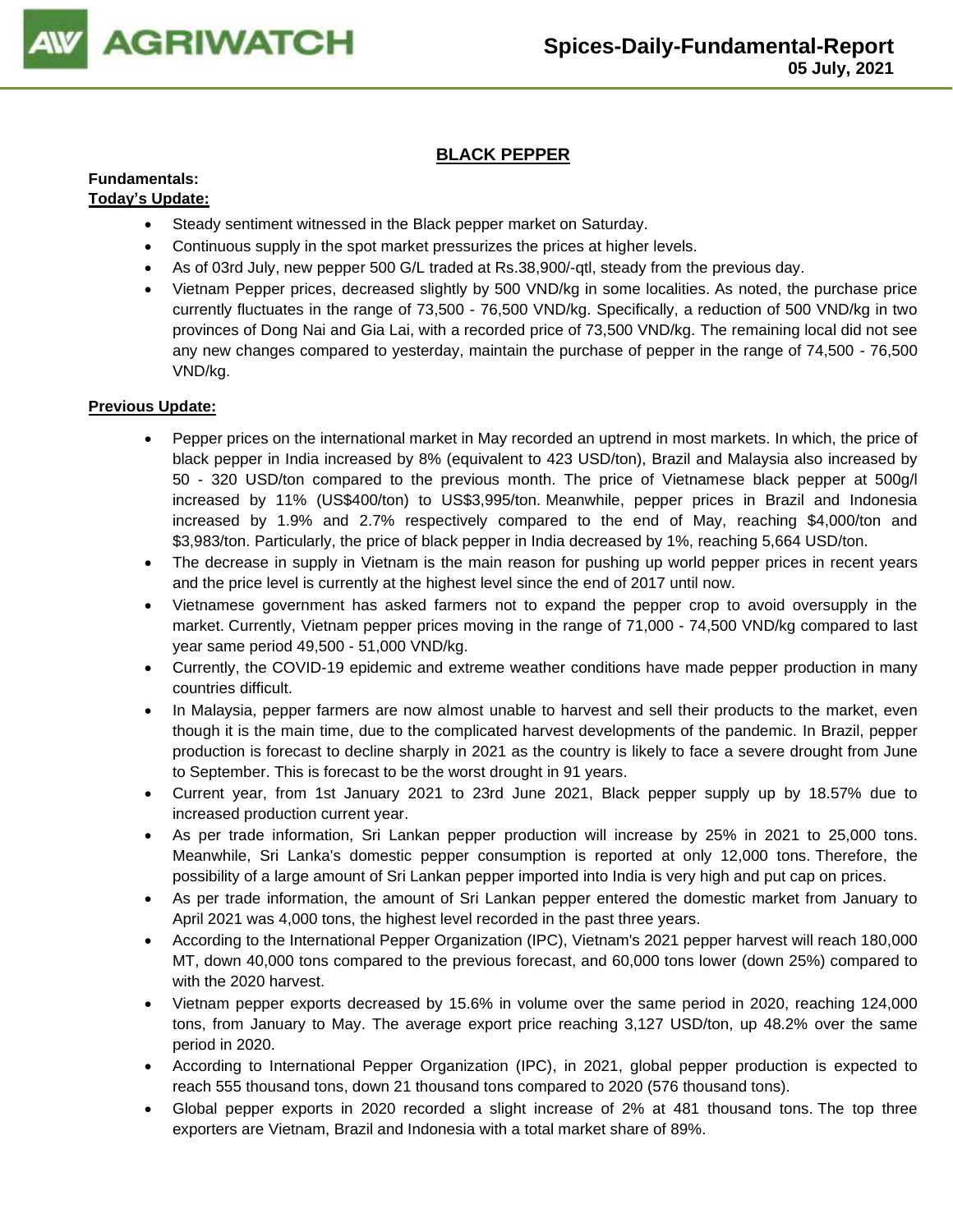

| <b>Black Pepper Spot Market Prices (Loose): (Rs/Qtl)</b> |                                        |                   |           |           |             |  |  |
|----------------------------------------------------------|----------------------------------------|-------------------|-----------|-----------|-------------|--|--|
| <b>State</b>                                             | Centre                                 | Grade             | 03-Jul-21 | 02-Jul-21 | Change      |  |  |
| Kerala                                                   | Kochi                                  | Ungarbled         | 39900     | 39900     | <b>Unch</b> |  |  |
|                                                          | <b>Benchmark market</b>                | Garbled           | 41900     | 41900     | <b>Unch</b> |  |  |
| Karnataka                                                | Chikkamagaluru                         | Ungarbled         | Closed    | 39500     | ۰           |  |  |
|                                                          |                                        | <b>Unpolished</b> | 43000     | 43000     | <b>Unch</b> |  |  |
| <b>Delhi</b>                                             | <b>New Delhi</b>                       | Number 11.5       | 46000     | 46000     | <b>Unch</b> |  |  |
|                                                          | <b>Arrivals &amp; Off-take in Tons</b> |                   |           |           |             |  |  |
| <b>State</b>                                             | <b>Centre</b>                          | <b>Parameter</b>  | 03-Jul-21 | 02-Jul-21 | Change      |  |  |
|                                                          | Kochi                                  | Arrivals          | 35        | 12.5      | 22.5        |  |  |
| Kerala                                                   |                                        | Off-take          | 35        | 12.5      | 22.5        |  |  |

|             | <b>Black Pepper FOB Prices (USD/MT)</b> |                                                                       |      |                                            |                                        |                              |  |  |  |  |  |
|-------------|-----------------------------------------|-----------------------------------------------------------------------|------|--------------------------------------------|----------------------------------------|------------------------------|--|--|--|--|--|
| <b>Date</b> | <b>Brazil</b><br><b>ASTA 570</b>        | Lampung<br>ex Kochi<br>(Indonesia)<br>(India) ASTA<br><b>ASTA 570</b> |      | Kuching (Sarawak,<br><b>Malaysia) ASTA</b> | <b>Ho Chi Minh</b><br>(Vietnam) 500g/l | Ho Chi<br><b>Minh 550g/l</b> |  |  |  |  |  |
| 23/06/21    | 4000                                    | 5677                                                                  | 3836 | 4985                                       | 4095                                   | 4135                         |  |  |  |  |  |
| 24/06/21    | 4000                                    | 5648                                                                  | 3834 | 4985                                       | 4095                                   | 4135                         |  |  |  |  |  |
| 25/06/21    | 4000                                    | 5636                                                                  | 3838 | 4985                                       | 4095                                   | 4135                         |  |  |  |  |  |
| 28/06/21    | 4000                                    | 5625                                                                  | 3831 | 4985                                       | 4095                                   | 4135                         |  |  |  |  |  |
| 29/06/21    | 4000                                    | 5628                                                                  | 3825 | 4985                                       | 4095                                   | 4135                         |  |  |  |  |  |
| 30/06/21    | 4000                                    | 5624                                                                  | 3812 | 4985                                       | 4095                                   | 4135                         |  |  |  |  |  |
| 01/07/21    | 4000                                    | 5605                                                                  | 3813 | 4985                                       | 4095                                   | 4135                         |  |  |  |  |  |
| 02/07/21    | 4000                                    | ۰                                                                     | 3807 | 4985                                       | 4095                                   | 4135                         |  |  |  |  |  |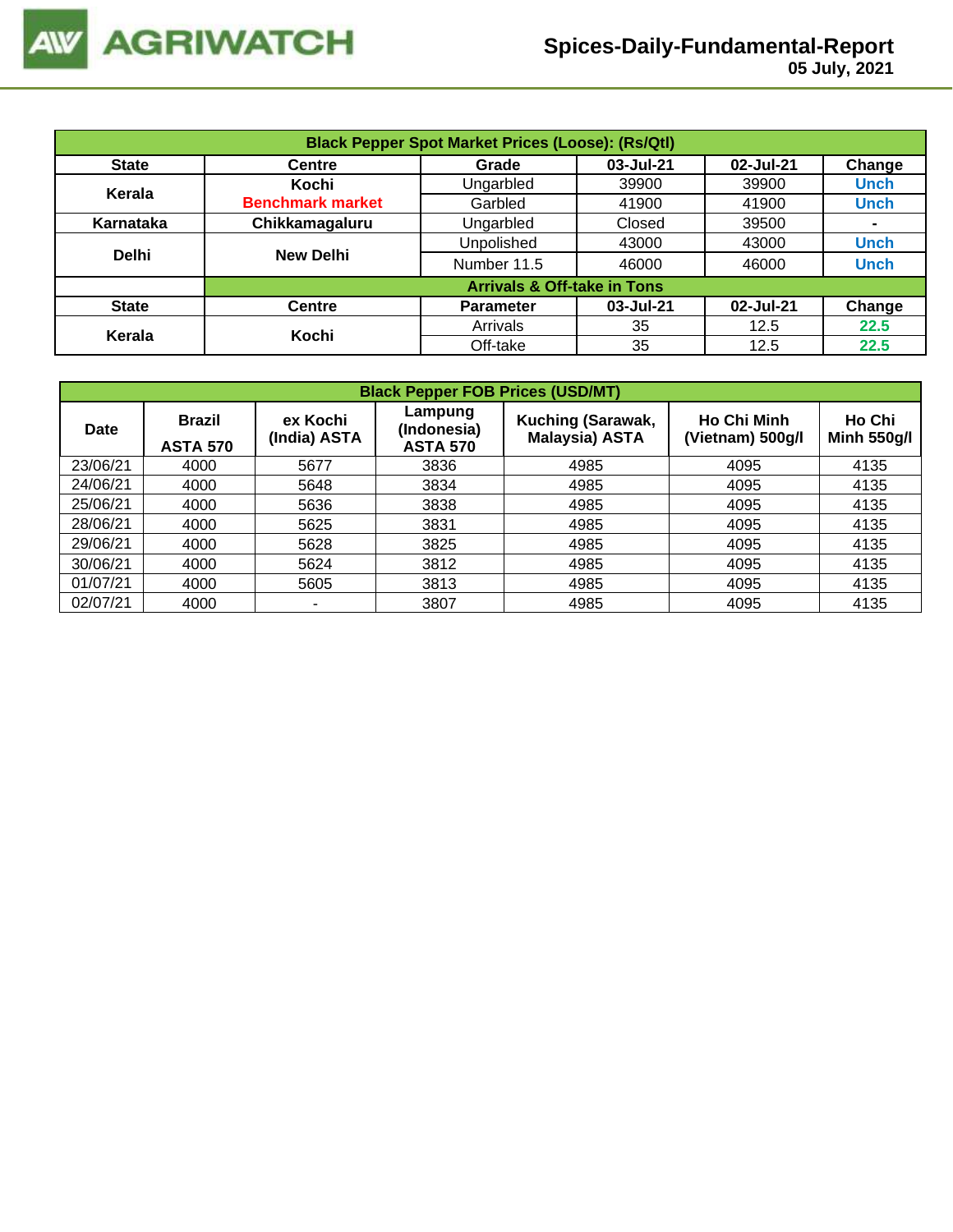

#### **JEERA (CUMIN SEED)**

#### **Fundamentals: Today's Update:**

- Mixed sentiment witnessed in Jeera Unjha spot market on Saturday.
- Jeera prices reported lower compared to last year, domestic buyers and exporters may active in the spot market in the coming days.

- Buyers reported inactive in the spot market due to higher ending stocks.
- Export demand continuing at the Unjha spot market.
- *As per the Agriwatch production estimate, Jeera production for 2021-22 (marketing period) is estimated at 391,801 MT (around 71 lakh bags each of 55 kg) compared to last year's 451,451 MT (82 lakh bags).*

|              |                          | Jeera (Cumin Seed) Spot Market Prices (Loose): (Rs/Qtl) |           |           |                                                                                                                                                                     |  |  |  |
|--------------|--------------------------|---------------------------------------------------------|-----------|-----------|---------------------------------------------------------------------------------------------------------------------------------------------------------------------|--|--|--|
| <b>State</b> | <b>Centre</b>            | Grade                                                   | 03-Jul-21 | 02-Jul-21 | Change                                                                                                                                                              |  |  |  |
|              | Unjha                    | Local                                                   | 12400     | 12400     |                                                                                                                                                                     |  |  |  |
|              | <b>Benchmark market</b>  | <b>NCDEX Quality</b>                                    | 13800     | 13800     |                                                                                                                                                                     |  |  |  |
|              |                          | Poojari type /Machine Cut                               | 14700     | 14700     |                                                                                                                                                                     |  |  |  |
|              |                          | 1% Singapore                                            | <b>NR</b> | <b>NR</b> |                                                                                                                                                                     |  |  |  |
|              | <b>Mundra Port (FoR)</b> | 2% Singapore                                            | <b>NR</b> | <b>NR</b> |                                                                                                                                                                     |  |  |  |
| Gujarat      |                          | 1 % European                                            | <b>NR</b> | <b>NR</b> |                                                                                                                                                                     |  |  |  |
|              |                          | 2% European                                             | <b>NR</b> | <b>NR</b> | $\blacksquare$                                                                                                                                                      |  |  |  |
|              | Rajkot                   | Local                                                   | 12600     | 12575     | 25                                                                                                                                                                  |  |  |  |
|              | Patan                    | Local                                                   | 12210     | 12350     | $-140$                                                                                                                                                              |  |  |  |
|              | <b>Dhrol</b>             | Local                                                   | 11725     | 11750     | $-25$                                                                                                                                                               |  |  |  |
|              | Gondal                   | Local                                                   | 12555     | 12505     | 50                                                                                                                                                                  |  |  |  |
|              | Jodhpur                  | Local                                                   | 12700     | 12700     | <b>Unch</b>                                                                                                                                                         |  |  |  |
|              | <b>Merta City</b>        | Local                                                   | 13400     | 13400     | <b>Unch</b>                                                                                                                                                         |  |  |  |
| Rajasthan    | <b>Nagaur</b>            | Local                                                   | 13000     | 13000     | <b>Unch</b>                                                                                                                                                         |  |  |  |
|              | <b>Anandpur Kalu</b>     | Local                                                   | 13000     | 13000     | <b>Unch</b>                                                                                                                                                         |  |  |  |
| <b>Delhi</b> | <b>New Delhi</b>         | Ganesh                                                  | 14400     | 14400     | <b>Unch</b>                                                                                                                                                         |  |  |  |
|              |                          | Poojari type / Machine Cut                              | 15700     | 15700     | <b>Unch</b>                                                                                                                                                         |  |  |  |
|              |                          | Arrival & Off-take in bags (1 bag = 55 kg)              |           |           |                                                                                                                                                                     |  |  |  |
| <b>State</b> | <b>Centre</b>            | <b>Parameter</b>                                        | 03-Jul-21 | 02-Jul-21 | Change                                                                                                                                                              |  |  |  |
|              | Unjha                    | Arrival                                                 | 2000      | 3000      | $-1000$                                                                                                                                                             |  |  |  |
|              |                          | Off-take                                                | 2000      | 3000      | <b>Unch</b><br><b>Unch</b><br><b>Unch</b><br>$\blacksquare$<br>$-1000$<br>$-60$<br>$-37$<br>$-24$<br>21<br><b>Unch</b><br><b>Unch</b><br><b>Unch</b><br><b>Unch</b> |  |  |  |
| Gujarat      | Rajkot                   | Arrival*                                                | 300       | 360       |                                                                                                                                                                     |  |  |  |
|              | Patan                    | Arrival*                                                | 21        | 58        |                                                                                                                                                                     |  |  |  |
|              | <b>Dhrol</b>             | Arrival*                                                | 19        | 43        |                                                                                                                                                                     |  |  |  |
|              | <b>Gondal</b>            | Arrival                                                 | 591       | 570       |                                                                                                                                                                     |  |  |  |
|              | Jodhpur                  | Arrival                                                 | 1000      | 1000      |                                                                                                                                                                     |  |  |  |
|              | <b>Merta City</b>        | Arrival                                                 | 2200      | 2200      |                                                                                                                                                                     |  |  |  |
| Rajasthan    | <b>Nagaur</b>            | Arrival                                                 | 1000      | 1000      |                                                                                                                                                                     |  |  |  |
|              | <b>Anandpur Kalu</b>     | Arrival                                                 | 500       | 500       |                                                                                                                                                                     |  |  |  |
|              |                          |                                                         |           |           | Arrival * Qtl                                                                                                                                                       |  |  |  |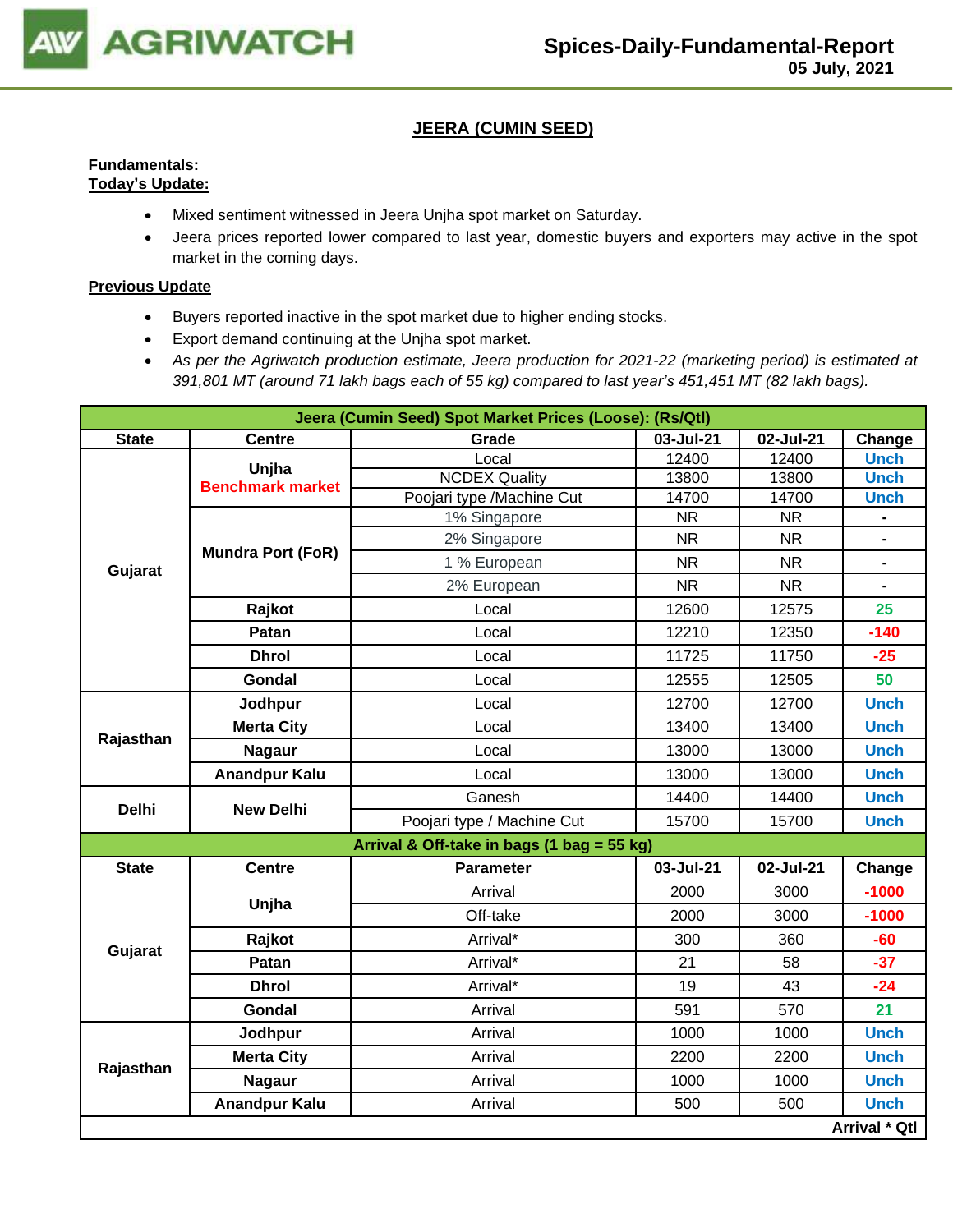#### **NCDEX-FUTURES MARKET**

| <b>Jeera (Cumin Seed)</b> |                          |       |       |                          |              |                          |                    |       |           |
|---------------------------|--------------------------|-------|-------|--------------------------|--------------|--------------------------|--------------------|-------|-----------|
| <b>Contract</b>           | $+/-$ \$                 | Open  | High  | Low                      | <b>Close</b> | <b>Volume</b>            | <b>Vol. Change</b> | ΟI    | OI Change |
| July-21                   | $- -$                    | $- -$ | $- -$ | $- -$                    | $- -$        | $- -$                    | $- -$              | $- -$ | $- -$     |
| Aug-21                    | $\overline{\phantom{a}}$ | $- -$ | $- -$ | $\overline{\phantom{a}}$ | $- -$        | $\overline{\phantom{a}}$ | $- -$              | $- -$ | $- -$     |
| Sep-21                    | $- -$                    | $- -$ | $- -$ | $- -$                    | $- -$        | $- -$                    | $- -$              | $- -$ | $- -$     |

| <b>Spread</b> | lulv-21                  | <b>Aug-21</b>            | Sep-21                   |
|---------------|--------------------------|--------------------------|--------------------------|
| <b>Basis</b>  | $\overline{\phantom{a}}$ | $\sim$ $\sim$            | $\overline{\phantom{a}}$ |
| July-21       | $\overline{\phantom{a}}$ | $\overline{\phantom{a}}$ | $\sim$ $\sim$            |
| <b>Aug-21</b> | $\sim$ $\sim$            | $\sim$ $\sim$            | $- -$                    |

NB: Spread was done by taking Spot prices at Unjha or NCDEX Quality. Basis = Spot prices– Near month futures.

#### **NCDEX- STOCK POSITION**

|                      | <b>Demat</b> | <b>In-Process</b>        | Total          |  |
|----------------------|--------------|--------------------------|----------------|--|
| <b>Stocks</b>        | 02.07.2021   | 02.07.2021               | 02.07.2021     |  |
| Jodhpur              | $- -$        | $\overline{\phantom{a}}$ | $\blacksquare$ |  |
| Uniha                | 4617         |                          | 4617           |  |
| $\sim$ $\sim$ $\sim$ |              |                          |                |  |

(**Quantity in MT)**

#### **NCDEX Jeera (Cumin Seed) EED Wise Stock Position Qty in MT on 28th June, 2021**

| <b>EED</b>   | <b>Jodhpur</b> | Unjha | <b>Total</b> |
|--------------|----------------|-------|--------------|
| 10-Sep-21    | $\sim$ $\sim$  | 1466  | 1466         |
| 10-Oct-21    | $\sim$ $\sim$  | 2606  | 2669         |
| 10-Nov-21    | $\sim$ $\sim$  | 329   | 329          |
| 10-Dec-21    | $\sim$ $\sim$  | 234   | 234          |
| 10-Jan-22    | $- -$          | 42    | 42           |
| <b>Total</b> | $- -$          | 4677  | 4677         |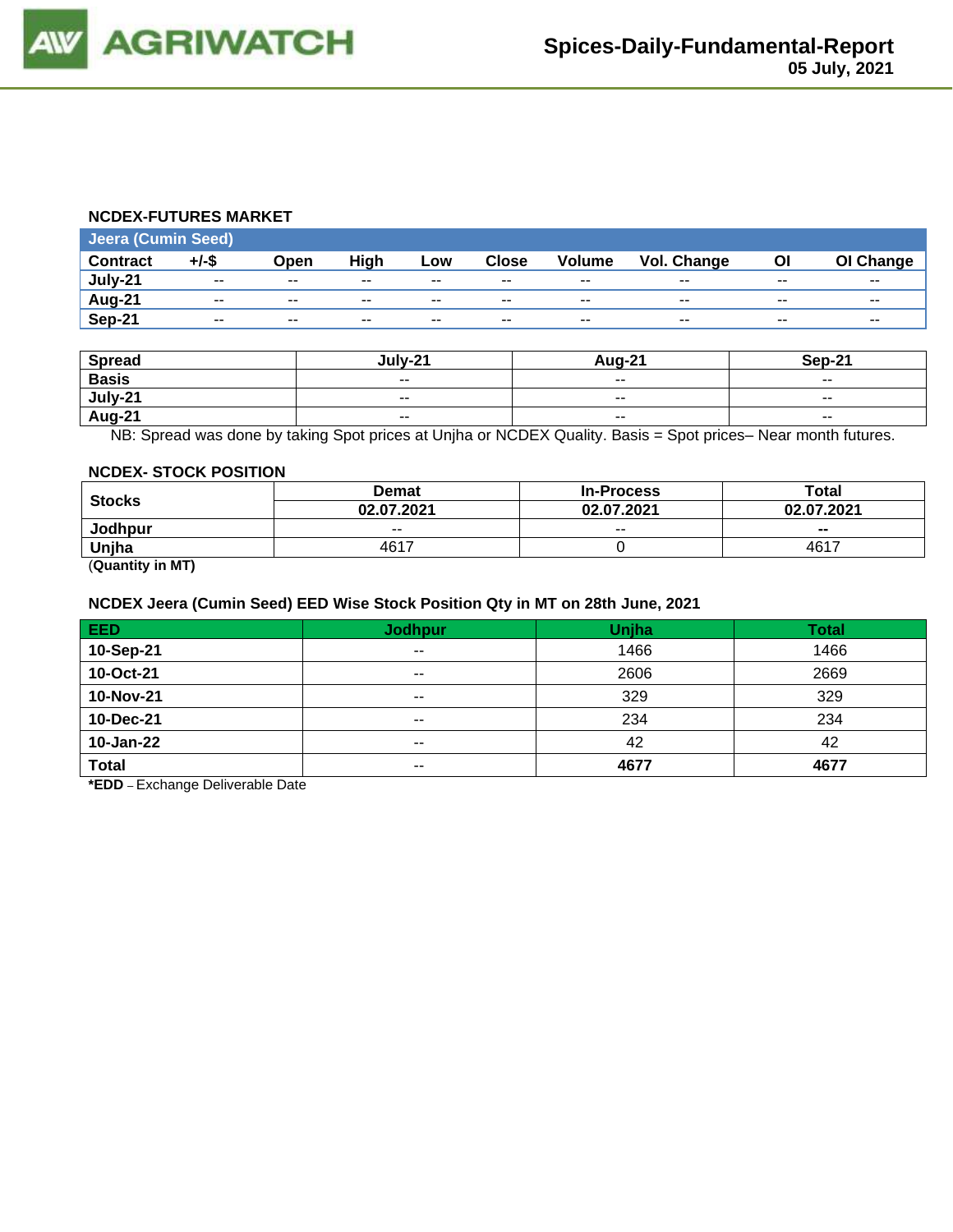

#### **CARDAMOM**

#### **Fundamentals**

#### **Today's Update:**

- Steady sentiment witnessed in Cardamom spot market on Saturday.
- Subdued demand in the upcountry markets has hit the sales and liquidity for buying in the consuming centers of Delhi, Rajasthan, Madhya Pradesh, Uttar Pradesh etc.

- Cardamom planters are releasing their produce at current prices level put cap on prices.
- Cardamom auction resumed on 28<sup>th</sup> June at Idukki auction center after lockdown.
- India's production for the coming marketing year 2021-22 (which will start from August officially) expected better around 30,000 MT also put the cap on prices.
- Cardamom planters were received higher prices last two years, therefore, they are taking care of their plants and favourable weather condition, is the main reason for expecting good crop in the coming year.
- As we expected earlier, the new Cardamom supply pressurizes the prices from higher levels due to increased production.
- Agriwatch estimates for 2020-21, India's Cardamom production would be around 22,000 23,000 MT, due to favourable weather conditions. Last year it was 19,000 – 20,000 MT.

| <b>Small Cardamom Spot Market Prices (Loose): (Rs/Kg)</b> |                         |                                            |           |           |             |  |  |
|-----------------------------------------------------------|-------------------------|--------------------------------------------|-----------|-----------|-------------|--|--|
| <b>State</b>                                              | <b>Auction Price</b>    | 03-Jul-21                                  | 02-Jul-21 | Change    |             |  |  |
| Kerala                                                    | <b>Idukki</b>           | <b>Max price</b>                           | <b>NA</b> | 1574      |             |  |  |
|                                                           | <b>Benchmark market</b> | Avg. Price                                 | <b>NA</b> | 968       |             |  |  |
|                                                           |                         | <b>Medium</b>                              | 1100      | 1100      | <b>Unch</b> |  |  |
|                                                           |                         | 6.5 (Bold)                                 | 1200      | 1200      | <b>Unch</b> |  |  |
| <b>Delhi</b>                                              | <b>New Delhi</b>        | 7 (Bold)                                   | 1400      | 1400      | <b>Unch</b> |  |  |
|                                                           |                         | 7.5 (Bold)                                 | 1700      | 1700      | <b>Unch</b> |  |  |
|                                                           |                         | 8 (Bold)                                   | 2000      | 2000      | <b>Unch</b> |  |  |
|                                                           |                         | Large Cardamom Spot Market Prices: (Rs/Kg) |           |           |             |  |  |
|                                                           | Singtam                 | <b>Badadana</b>                            | NA.       | <b>NA</b> |             |  |  |
| <b>Sikkim</b>                                             | Singtam                 | Chotadana                                  | <b>NA</b> | NA        |             |  |  |
|                                                           | Gangtok                 | <b>Badadana</b>                            | <b>NA</b> | <b>NA</b> |             |  |  |
|                                                           | Gangtok                 | Chotadana                                  | <b>NA</b> | <b>NA</b> | Ξ.          |  |  |
|                                                           | Siliguri                | <b>Badadana</b>                            | <b>NA</b> | <b>NA</b> | Ξ.          |  |  |
| <b>West Bengal</b>                                        | Siliguri                | Chotadana                                  | <b>NA</b> | <b>NA</b> |             |  |  |
| Arrival & Off-take in Kg                                  |                         |                                            |           |           |             |  |  |
| <b>State</b>                                              | <b>Parameter</b>        | <b>Centre</b>                              | 03-Jul-21 | 02-Jul-21 | Change      |  |  |
| Kerala                                                    | <b>Idukki</b>           | <b>Arrivals</b>                            | <b>NA</b> | 28628     |             |  |  |
|                                                           |                         | Off-take                                   | <b>NA</b> | 28233     |             |  |  |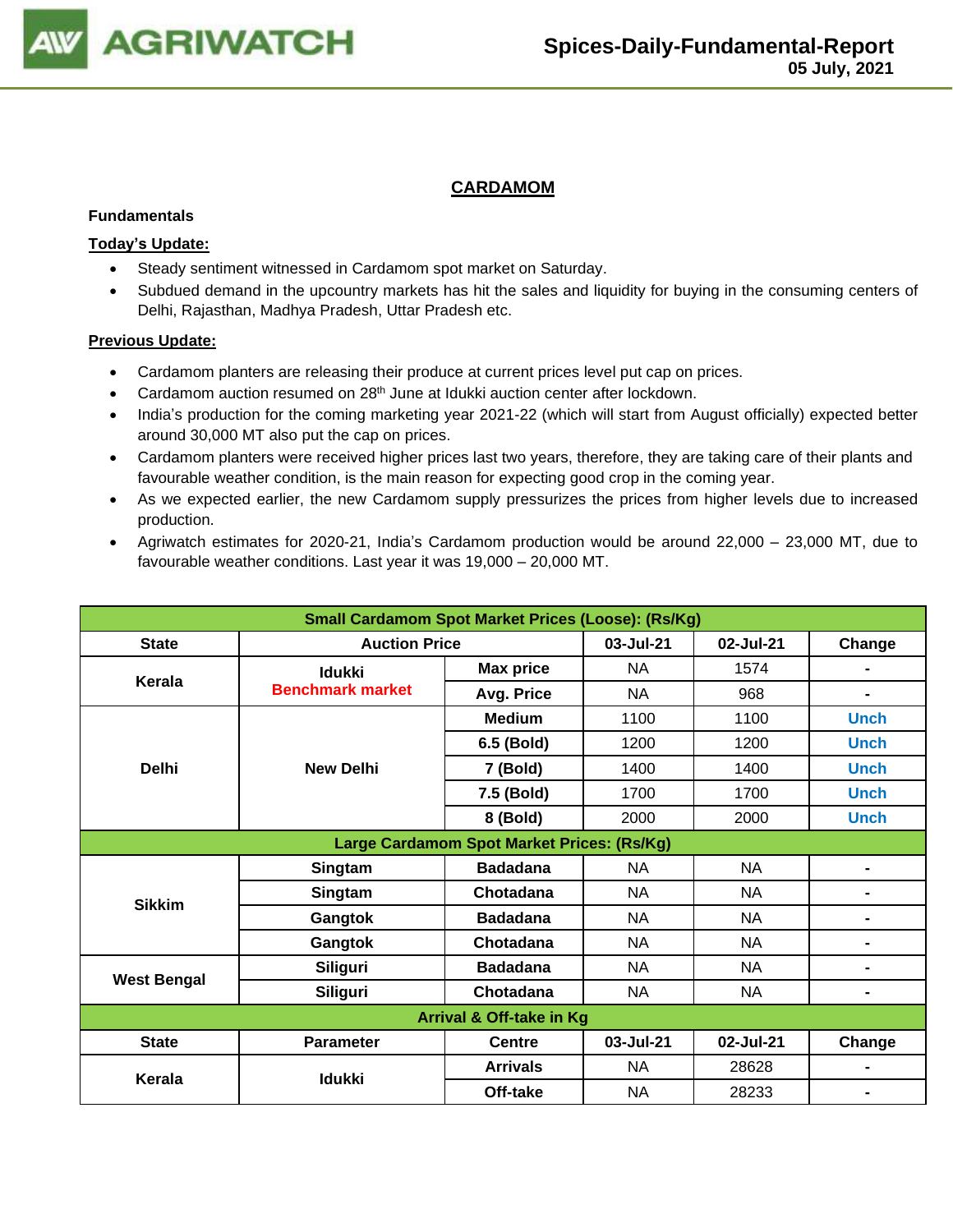

#### **MCX-FUTURES MARKET**

| <b>Cardamom</b> |          |               |       |               |              |                          |                    |       |           |
|-----------------|----------|---------------|-------|---------------|--------------|--------------------------|--------------------|-------|-----------|
| <b>Contract</b> | $+/-$ \$ | Open          | High  | Low           | <b>Close</b> | Volume                   | <b>Vol. Change</b> | Οl    | OI Change |
| July-21         | $- -$    | $\sim$ $\sim$ | $- -$ | $\sim$ $\sim$ | $-$          | $\overline{\phantom{a}}$ | $- -$              | $- -$ | $- -$     |
| Aug-21          | $- -$    | $\sim$ $\sim$ | $- -$ | $- -$         | $- -$        | $\overline{\phantom{a}}$ | $- -$              | --    | $- -$     |
| Sep-21          | $- -$    | $-$           | $- -$ | $- -$         | $- -$        | $\overline{\phantom{a}}$ | $- -$              | --    | $- -$     |

| <b>Spread</b>  | July-21                  | Aug-21                   | Sep-21                   |
|----------------|--------------------------|--------------------------|--------------------------|
| <b>Basis</b>   | $\overline{\phantom{a}}$ | $- -$                    | $- -$                    |
| <u>July-21</u> | $- -$                    | $\overline{\phantom{a}}$ | $- -$                    |
| <b>Aug-21</b>  | $\overline{\phantom{a}}$ | $\overline{\phantom{a}}$ | $\overline{\phantom{a}}$ |

NB: Spread was done by taking Spot prices of Average quality prices. Basis = Spot prices– Near month futures.

#### **MCX- STOCK POSITION**

| <b>Stocks</b> | <b>Demat</b>             | <b>In-Process</b>        | Total                    |  |
|---------------|--------------------------|--------------------------|--------------------------|--|
|               | 02.07.2021               | 02.07.2021               | 02.07.2021               |  |
| Vandanmedu    | $\overline{\phantom{0}}$ | $\overline{\phantom{0}}$ | $\overline{\phantom{0}}$ |  |
| T.N.(Bodi)    | $- -$                    | $- -$                    | $- -$                    |  |
| $\sim$        |                          |                          |                          |  |

(**Quantity in MT)**

#### **MCX Cardamom EED Wise Stock Position Qty in MT on 28th June, 2021**

| ccn    | Vandanmedu | <b>THE VALUE</b> | <b>Total</b> |  |
|--------|------------|------------------|--------------|--|
|        |            | $- -$            |              |  |
| $\sim$ | $- -$      |                  | $- -$        |  |
| $\sim$ |            | $- -$            |              |  |
|        | --         |                  | $- -$        |  |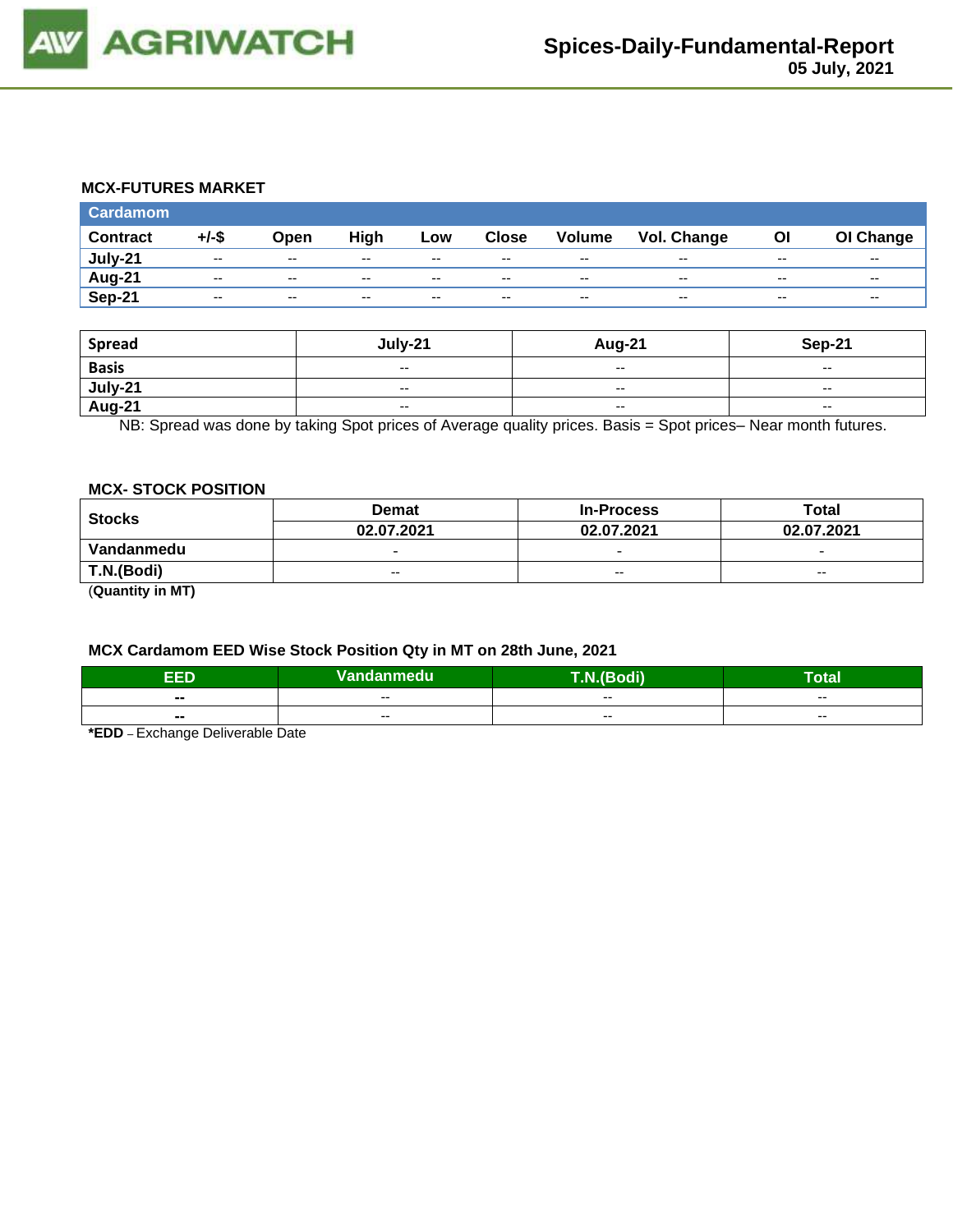

#### **CORIANDER SEED**

### **Fundamentals:**

#### **Today's Update:**

• By and large steady to firm sentiment witnessed in Coriander spot market on Saturday.

- Ramganj mandi coriander trading happening in alternate days and in Bhawani mandi trading happening only two days Saturday and Saturday due to covid 19 restrictions.
- Increasing arrivals reported in the spot market. Farmers are releasing their produce as coriander prices are higher compared to last year.
- Currently buyers reported inactive at the spot market. However, they may active in coming days as ending stocks slowly come down.
- *Agriwatch estimates lower ending stocks for 2021-22 (marketing year) likely to support Coriander prices in the coming days.*
- *As per Agriwatch production estimate, Coriander production for 2021-22 (marketing year) is estimated at 342,435 MT (85 lakh bags) compared to last year's 352,316 MT (88 lakh bags, 1 bag = 40 kg).*
- We expect the 2021-22 marketing year likely to be good for Coriander.

| <b>Coriander Spot Market Prices (Loose): (Rs/Qtl)</b> |                               |               |           |           |                |  |  |
|-------------------------------------------------------|-------------------------------|---------------|-----------|-----------|----------------|--|--|
| <b>State</b>                                          | <b>Centre</b>                 | Grade (New)   | Change    |           |                |  |  |
|                                                       |                               | Eagle         | 6500      | 6500      | <b>Unch</b>    |  |  |
|                                                       | Kota<br><b>Benchmark</b>      | Eagle(Split)  | 6800      | 6800      | <b>Unch</b>    |  |  |
|                                                       | market                        | Badami        | 6200      | 6200      | <b>Unch</b>    |  |  |
|                                                       |                               | Badami(Split) | 6500      | 6500      | <b>Unch</b>    |  |  |
|                                                       |                               | Eagle         | 6400      | 6400      | <b>Unch</b>    |  |  |
|                                                       |                               | Eagle(Split)  | 6400      | 6400      | <b>Unch</b>    |  |  |
|                                                       | Ramganj                       | Badami        | 6100      | 6100      | <b>Unch</b>    |  |  |
| Rajasthan                                             |                               | Badami(Split) | 6100      | 6100      | <b>Unch</b>    |  |  |
|                                                       |                               | Scooter       | 7400      | 7400      | <b>Unch</b>    |  |  |
|                                                       |                               | Eagle         | 6100      | 6100      | <b>Unch</b>    |  |  |
|                                                       | <b>Baran</b>                  | Badami        | 5900      | 5900      | <b>Unch</b>    |  |  |
|                                                       |                               | Eagle         | 6000      | <b>NA</b> | $\blacksquare$ |  |  |
|                                                       |                               | Badami        | 5600      | <b>NA</b> | $\blacksquare$ |  |  |
|                                                       | <b>Bhawani</b>                | Scooter       | 6300      | <b>NA</b> | $\blacksquare$ |  |  |
|                                                       |                               | Double Paroot | <b>NA</b> | <b>NA</b> | $\blacksquare$ |  |  |
|                                                       |                               | Badami        | 6000      | 5700      | 300            |  |  |
|                                                       | Guna                          | Eagle         | 6500      | 6100      | 400            |  |  |
|                                                       |                               | Scooter       | 7000      | 6500      | 500            |  |  |
| <b>Madhya Pradesh</b>                                 |                               | Badami        | 5900      | 5600      | 300            |  |  |
|                                                       | <b>Neemuch</b>                | Eagle         | 6300      | 6000      | 300            |  |  |
|                                                       |                               | Scooter       | <b>NA</b> | <b>NA</b> | $\blacksquare$ |  |  |
|                                                       |                               | Badami        | 6005      | 6405      | $-400$         |  |  |
| Gujarat                                               | <b>Gondal</b>                 | Eagle         | 6355      | 7005      | $-650$         |  |  |
|                                                       |                               | Eagle (Dal)   | 8500      | 8500      | <b>Unch</b>    |  |  |
| <b>Delhi</b>                                          | <b>Khari Baoli</b><br>(Delhi) | Eagle         | 10100     | 10100     | <b>Unch</b>    |  |  |
|                                                       |                               | Scooter       | 12500     | 12500     | <b>Unch</b>    |  |  |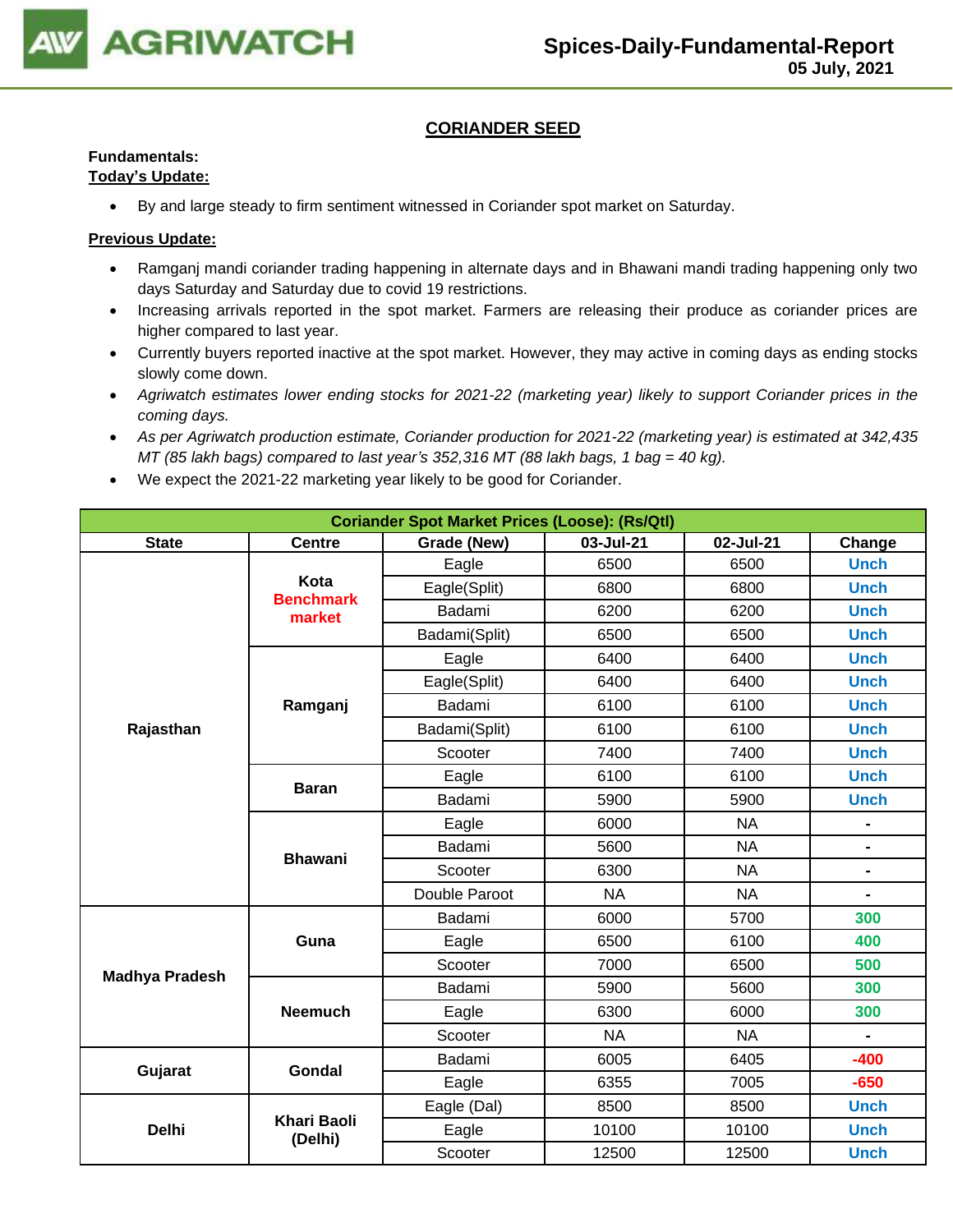

## **Spices-Daily-Fundamental-Report**

| Arrival & Off-take in bags (1 bag = 40 kg) |                |               |           |           |                |  |  |
|--------------------------------------------|----------------|---------------|-----------|-----------|----------------|--|--|
| <b>State</b>                               |                | <b>Centre</b> | 03-Jul-21 | 02-Jul-21 | Change         |  |  |
| Kota                                       |                | Arrival       | 900       | 1000      | $-100$         |  |  |
|                                            |                | Offtake       | 900       | 1000      | $-100$         |  |  |
|                                            | Ramganj        | Arrival       | 3000      | 3000      | <b>Unch</b>    |  |  |
|                                            |                | Offtake       | 3000      | 3000      | <b>Unch</b>    |  |  |
| Rajasthan                                  | <b>Baran</b>   | Arrival       | 1000      | 1500      | $-500$         |  |  |
|                                            |                | Offtake       | 1000      | 1500      | $-500$         |  |  |
|                                            | <b>Bhawani</b> | Arrival       | 700       | <b>NA</b> |                |  |  |
|                                            |                | Offtake       | 700       | <b>NA</b> | $\blacksquare$ |  |  |
| <b>Madhya Pradesh</b>                      | Guna           | Arrival       | 2000      | 4000      | $-2000$        |  |  |
|                                            |                | Offtake       | 2000      | 4000      | $-2000$        |  |  |
|                                            |                | Arrival       | 500       | 700       | $-200$         |  |  |
|                                            | <b>Neemuch</b> | Offtake       | 500       | 700       | $-200$         |  |  |

#### **NCDEX-FUTURES MARKET**

| <b>Coriander</b> |               |               |       |       |               |               |             |       |                          |
|------------------|---------------|---------------|-------|-------|---------------|---------------|-------------|-------|--------------------------|
| <b>Contract</b>  | +/-\$         | Open          | High  | Low   | <b>Close</b>  | <b>Volume</b> | Vol. Change | OI    | OI Change                |
| July-21          | $\sim$ $\sim$ | $\sim$ $\sim$ | $- -$ | $- -$ | $\sim$ $\sim$ | $- -$         | $- -$       | $- -$ | $\overline{\phantom{a}}$ |
| Aug-21           | $- -$         | $- -$         | $- -$ | $- -$ | $- -$         | $- -$         | $- -$       | $- -$ | $- -$                    |
| Sep-21           | $- -$         | $\sim$ $\sim$ | $- -$ | $- -$ | $- -$         | $- -$         | $-$         | $- -$ | $- -$                    |

| <b>Spread</b> | $-111V-22$ | Aug-21                   | Sep-21                   |
|---------------|------------|--------------------------|--------------------------|
| <b>Basis</b>  | $ -$       | $\overline{\phantom{a}}$ | $\overline{\phantom{a}}$ |
| July-21       | $- -$      | $- -$                    | $- -$                    |
| <b>Aug-21</b> | $ -$       | $\overline{\phantom{a}}$ | $\overline{\phantom{a}}$ |

NB: Spread was done by taking Spot prices of Average quality prices at Kota. Basis = Spot prices– Near month futures

#### **NCDEX- STOCK POSITION**

| <b>Stocks</b>           | <b>Demat</b> | <b>In-Process</b> | Total      |
|-------------------------|--------------|-------------------|------------|
|                         | 02.07.2021   | 02.07.2021        | 02.07.2021 |
| <b>Baran</b>            | -            |                   | $\sim$     |
| Gondal                  | 4645         | 60                | 4705       |
| Kota                    | 455          |                   | 455        |
| Ramganj                 | -            |                   |            |
| (0.1222, 0.0122, 0.000) |              |                   |            |

(**Quantity in MT)**

#### **NCDEX Coriander EED Wise Stock Position Qty in MT on 28th June, 2021**

| <b>EED</b>   | Gondal | <b>Kota</b> | Ramganj Mandi            | <b>Total</b> |
|--------------|--------|-------------|--------------------------|--------------|
| $10-Sep-21$  | 467    | 435         | $\overline{\phantom{a}}$ | 902          |
| 10-0ct-21    | 2754   | 10          | $- -$                    | 2764         |
| $10-Nov-21$  | 536    | $- -$       | $\overline{\phantom{a}}$ | 536          |
| 10-Dec-21    | 848    | 10          | $\sim$ $\sim$            | 858          |
| $10$ -Jan-22 | 30     |             | $\overline{\phantom{a}}$ | 30           |
| <b>Total</b> | 4635   | 455         | $- -$                    | 5090         |